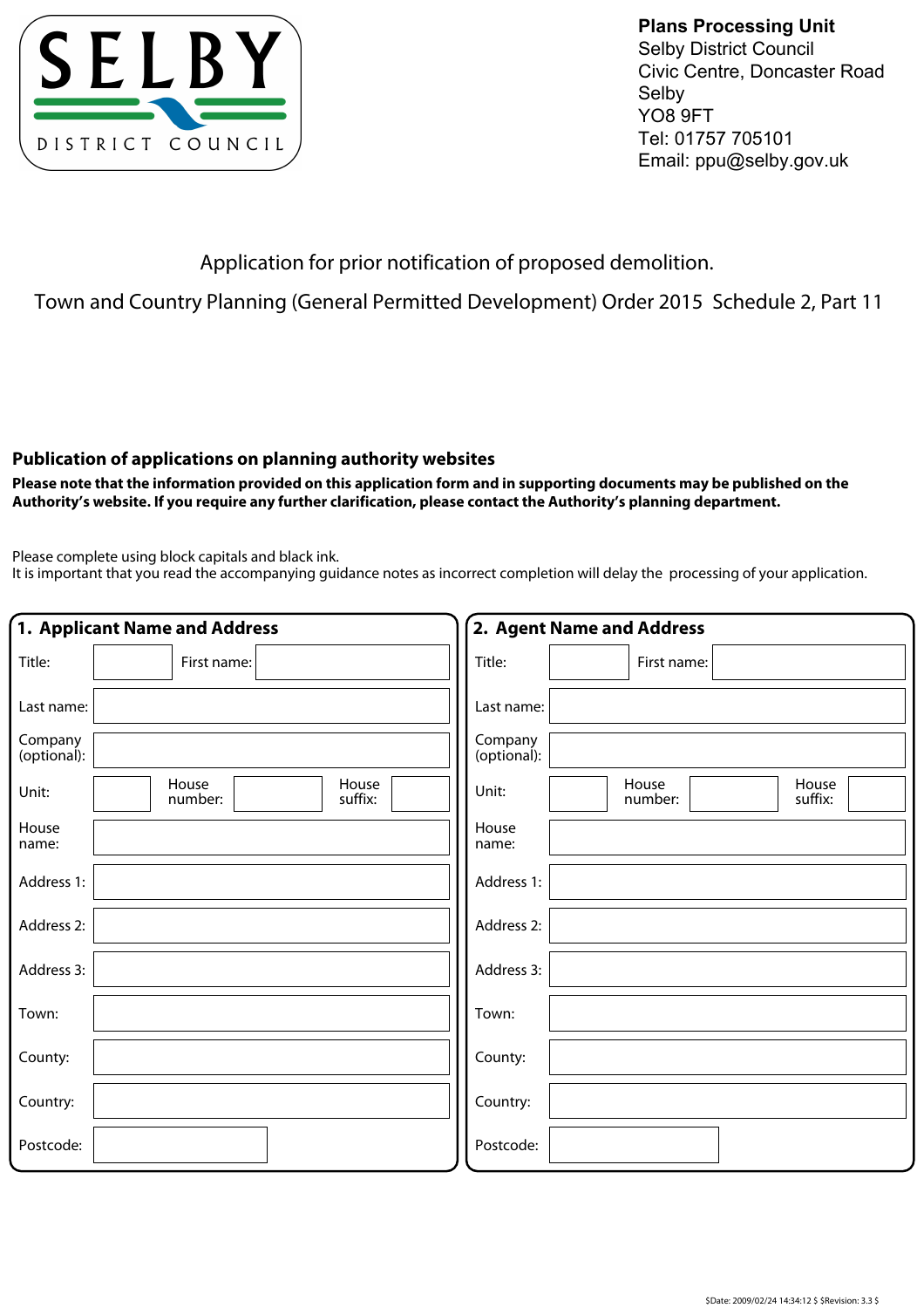| <b>3. Site Address Details</b>                                                                               | 4. Pre-application Advice                                                                                                             |  |  |  |
|--------------------------------------------------------------------------------------------------------------|---------------------------------------------------------------------------------------------------------------------------------------|--|--|--|
| Please provide the full postal address of the application site.                                              | Has assistance or prior advice been sought from the local<br>authority about this application?                                        |  |  |  |
| House<br>House<br>Unit:<br>suffix:<br>number:                                                                | Yes<br> No                                                                                                                            |  |  |  |
| House<br>name:                                                                                               | If Yes, please complete the following information about the advice<br>you were given. (This will help the authority to deal with this |  |  |  |
| Address 1:                                                                                                   | application more efficiently).<br>Please tick if the full contact details are not                                                     |  |  |  |
| Address 2:                                                                                                   | known, and then complete as much as possible:                                                                                         |  |  |  |
| Address 3:                                                                                                   | Officer name:                                                                                                                         |  |  |  |
| Town:                                                                                                        | Reference:                                                                                                                            |  |  |  |
| County:                                                                                                      |                                                                                                                                       |  |  |  |
| Postcode                                                                                                     |                                                                                                                                       |  |  |  |
| (optional):<br>Description of location or a grid reference.<br>(must be completed if postcode is not known): | Date (DD/MM/YYYY):<br>(must be pre-application submission)                                                                            |  |  |  |
| Northing:<br>Easting:                                                                                        | Details of pre-application advice received?                                                                                           |  |  |  |
| Description:                                                                                                 |                                                                                                                                       |  |  |  |
|                                                                                                              |                                                                                                                                       |  |  |  |
|                                                                                                              |                                                                                                                                       |  |  |  |
|                                                                                                              |                                                                                                                                       |  |  |  |
|                                                                                                              |                                                                                                                                       |  |  |  |
| 5. Proposed Demolition Works                                                                                 |                                                                                                                                       |  |  |  |
| Please describe the building(s) to be demolished:                                                            |                                                                                                                                       |  |  |  |
|                                                                                                              |                                                                                                                                       |  |  |  |
|                                                                                                              |                                                                                                                                       |  |  |  |
| Please state why demolition needs to take place:                                                             |                                                                                                                                       |  |  |  |
|                                                                                                              |                                                                                                                                       |  |  |  |
| Please describe the proposed method of demolition:                                                           |                                                                                                                                       |  |  |  |
|                                                                                                              |                                                                                                                                       |  |  |  |
|                                                                                                              |                                                                                                                                       |  |  |  |
| Please provide details of the proposed restoration of the site:                                              |                                                                                                                                       |  |  |  |
|                                                                                                              |                                                                                                                                       |  |  |  |
|                                                                                                              |                                                                                                                                       |  |  |  |
| Please state the expected date of commencement of works (DD/MM/YYYY):                                        | DATE MUST BE POST SUBMISSION                                                                                                          |  |  |  |
| Please state the expected date of completion of works (DD/MM/YYYY):<br>DATE MUST BE POST SUBMISSION          |                                                                                                                                       |  |  |  |
| No<br>Yes<br>Are there any public rights of way within the site or immediately adjoining the site?           |                                                                                                                                       |  |  |  |
| No<br>Is redevelopment or rebuilding proposed at a later date?<br>Yes                                        |                                                                                                                                       |  |  |  |
| Does the proposal involve the felling or pruning of any tree(s)?<br>No<br>Yes                                |                                                                                                                                       |  |  |  |
| If Yes, please show details on a plan and provide the reference number of the plan(s):                       |                                                                                                                                       |  |  |  |
| 1.                                                                                                           | 4.                                                                                                                                    |  |  |  |
| 2.                                                                                                           | 5.                                                                                                                                    |  |  |  |
| 3.                                                                                                           | 6.                                                                                                                                    |  |  |  |
| Please describe how and where spoil/rubble would be disposed:                                                |                                                                                                                                       |  |  |  |
|                                                                                                              |                                                                                                                                       |  |  |  |
|                                                                                                              |                                                                                                                                       |  |  |  |